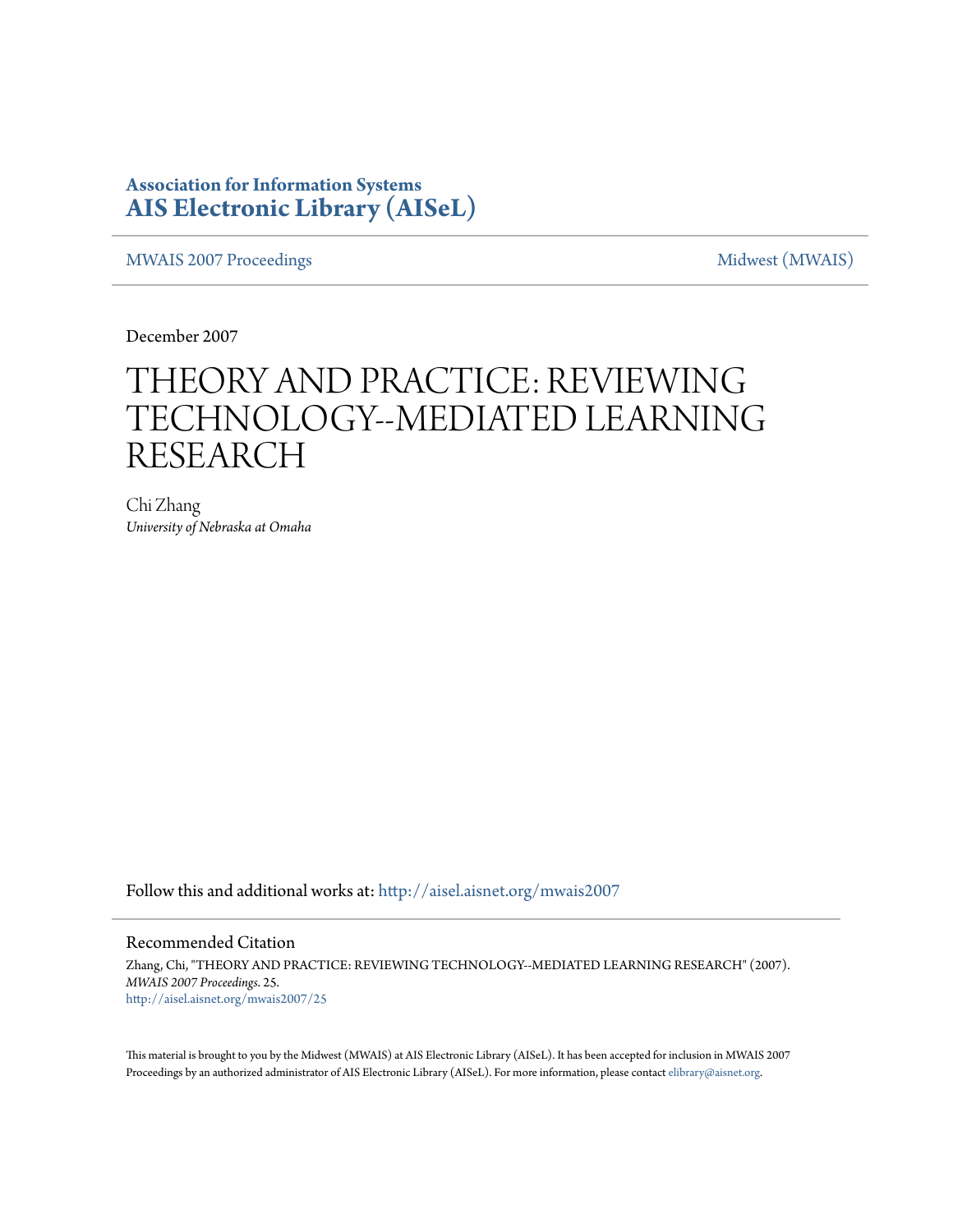## **THEORY AND PRACTICE: REVIEWING TECHNOLOGY— MEDIATED LEARNING RESEARCH**

### **Chi Zhang**

University of Nebraska at Omaha czhang@mail.unomaha.edu

## **ABSTRACT**

*Prior researchers of technology-mediated learning (TML) have expressed concerns about the lack of theoretical foundation and the lack of the investigation of the role of information technology (IT) in enabling individualized learning methods. In this paper, I review the literature published during the period of 2002–2006. Based on 28 articles reviewed, it is noted that a majority of the papers are firmly grounded on theories or theoretical frameworks; empirical research has been dominant in TML literature; and most of the investigations focus on relationships between contextual factors and learning outcomes and learning experience.* 

## **KEYWORDS**

Technology-mediated Learning (TML), Theoretical Frameworks, Literature Review

## **INTRODUCTION**

This paper aims to provide a review of recent literature about technology-mediated learning (TML) research. TML is defined as an "environment in which the learner's interactions with learning materials (readings, assignments, exercises, etc.), peers, and/or instructors are mediated through advanced information technologies" (Alavi & Leidner 2001). Distance learning, open and distance learning, computer-mediated learning, computer-based learning, web-based learning, e-learning, online learning, networked management learning, and organizational learning, among others are different types/terms used in TML environments. The term "information technology" (IT) broadly refers to computing, communication, and data management technologies, and their convergence (Alavi & Leidner 2001). A number of researchers pointed out that TML research lacked studies of a few issues, such as how the role of IT enables individualized learning methods; the consideration of the interactions of technology, instructional method, and the psychological processes of student learners. They raised some fundamental issues about how research on TML should be conducted. They contended that there is also a need for research that takes a broader perspective on the impact of TML (Alavi & Leidner 2001; Arbaugh & Benbunan-Finch 2004; Hodgson & Watland 2004).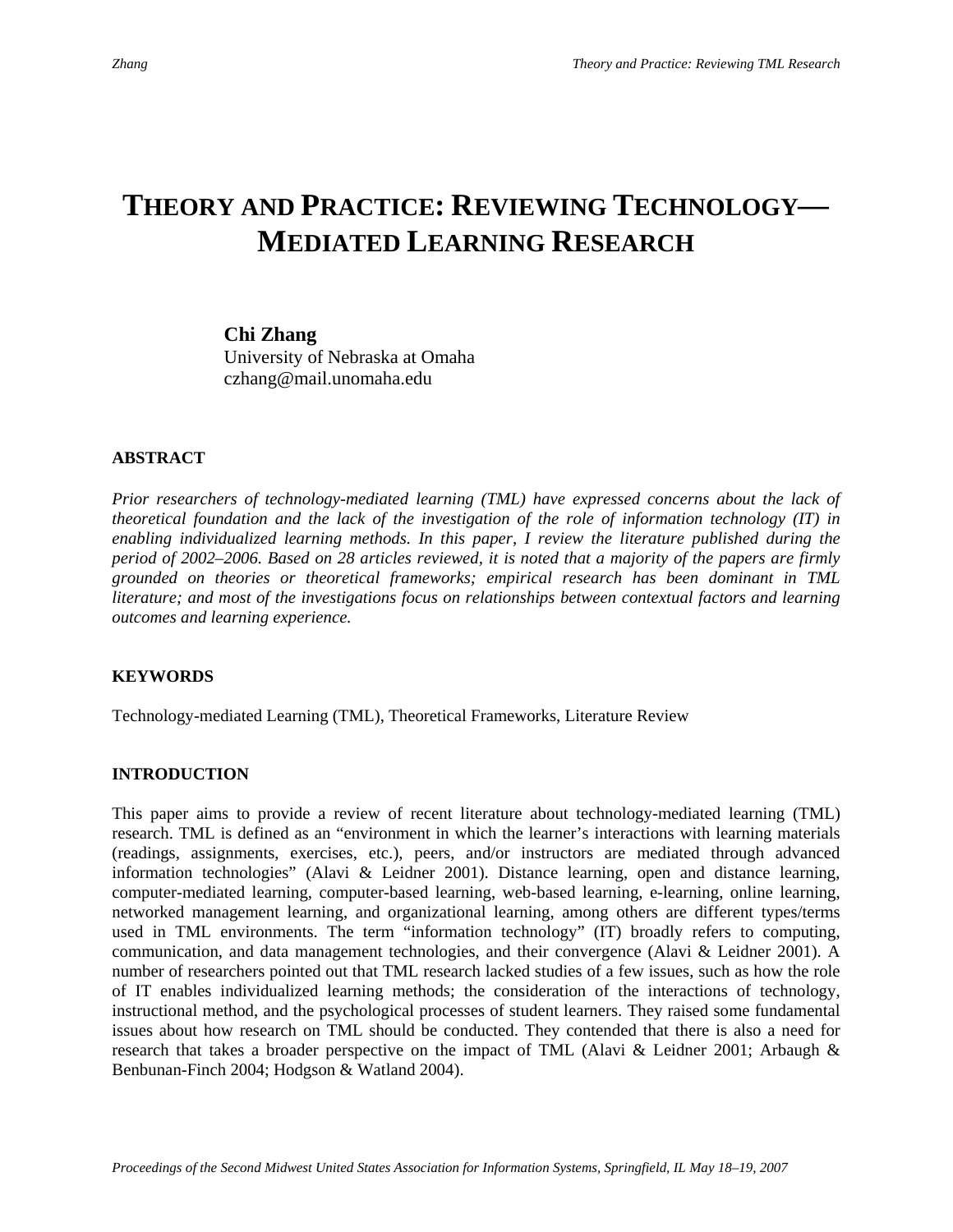It has been noted that the comparative traditional classroom/networked learning research design has been conducted extensively and this body of research needs to move to other directions (Arbaugh & Benbunan-Finch 2004). The authors argued that simply examining the relation between the inputs (e.g., students, technology, instructors, and courses) and the outputs (e.g., learning outcomes) is no longer enough. It is more important to study the specific process characteristics that moderate and account for those outcomes. They recommended that researchers focus more on rigorous research designs and theorydriven research questions rather than studying single courses and comparatives.

This paper reviews the findings of TML research to date. It updates earlier summaries of TML research. This paper intends to answer the following key questions:

- What types of studies have been conducted in TML research? What were the theories, the methods, and findings?
- What is the current overall picture of TML research?

I employed an electronic search to identify TML research to select papers for review. A search for the term "technology mediated learning" on ABI/INFORM and EBSCO databases resulted in a list of 65 publications for the period 2002–2006. To select the paper for review, I narrowed the field of 65 publications to a sample of 28 by focusing on papers that studied the role of information technology and the learning perception. Of the total of 28 papers, 4 were review papers, 3 were theory papers, 13 were empirical papers, and remaining 8 were case studies and observation papers. An overview of these papers is provided in next section followed by discussion and conclusions.

## **A META-REVIEW OF TML LITERATURE REVIEW**

Learning is an activity that students engage in to acquire particular skills and knowledge (Brookefield 1984). Technology-mediated learning inevitably inherited from traditional learning with incorporation with the characteristics of technology. Among the papers reviewed, it is noted that most of the papers (80%) are grounded in learning theories or theoretical frameworks adapted from theories.

## **Learning Theories and Educational Models Influencing TML**

At the core of any course, regardless of its delivery form, online or face-to-face, is the process of learning and the pedagogy that supports effective learning (Benbunan-Fich, Hiltz, & Harasim 2004). To achieve effective learning outcomes, two contrasted learning processes have been identified—objectivism and constructivism. Objectivism views knowledge as a product that can be transmitted one way from the teacher or the textbook to the learners whereas constructivism means that "as people experience something new they compare this experience to internalized knowledge constructs based on past experiences, and then modif[y] their constructs accordingly." (Benbunan-Fich, Hiltz, & Harasim 2004 p. 21). By contrast, the constructivist model assumes that knowledge has to be discovered, constructed, practiced, and validated by each learner; it is student-centered. The pedagogical methods using this model include collaborative learning, such as simulations and case studies with group discussion.

Aligned with the constructivism view of learning, experiential learning theory (ELT) defines learning as "the process whereby knowledge is created through the transformation of experience. Knowledge results from the combination of grasping and transforming experience' (Kolb 1984 p. 41). ELT suggests that adaptive flexibility is related to the degree that one can integrate conceptualizing/experiencing and acting/reflecting (Mainemelis et al. 2002).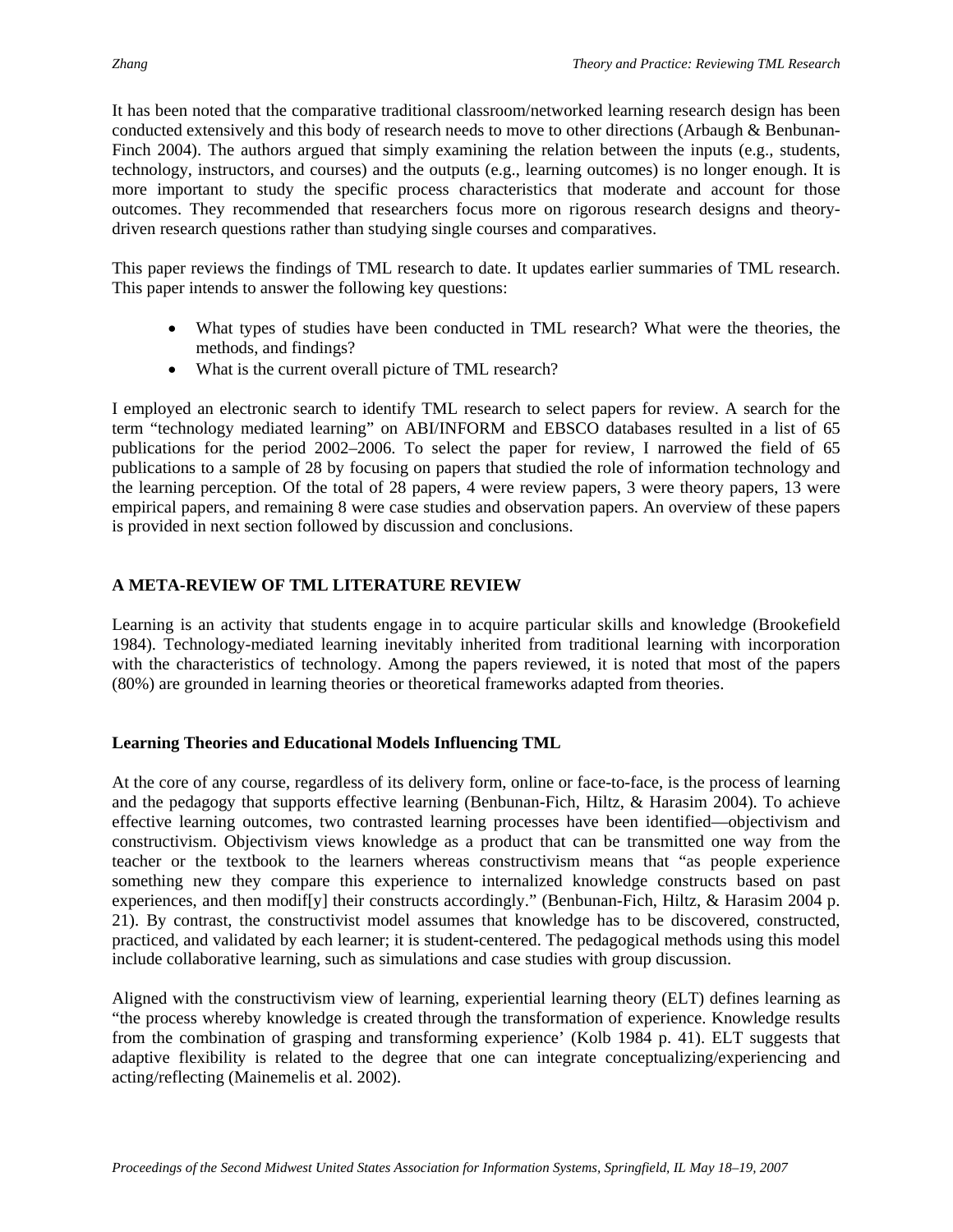Among different educational models, the socio-cultural model offers a new perspective which assumes that learning is social, involves assisted performance and is regulated by the group and involves the formation and evaluation of shared values (Rumble 2001). The collaborative learning is also based on this model.

In summary, the objectivism view is more instructor-controlled with predefined objectives, whereas the constructivism view or experiential method is flexible. It provides students more autonomy in learning. Prior researchers (e.g., Brookefield 1984) have indicated that the better the fit between the learners' characteristics (e.g., learning styles) and the instructional style, the more favorable the learning outcomes resulting from the learning. In TML environments, quite a few other contextual factors and levels of analysis need to be taken into consideration. As a result, several different research frameworks have been proposed based on above learning theories.

#### **Development of Theoretical Frameworks:**

Several research frameworks (e.g., Piccoli et al. 2001; Alavi & Leidner 2001; Benbunan-Fich, Hiltz, & Harasim 2004) have been proposed to guide TML research. Most frameworks organize research variables in terms of input-process-output model. Alavi and Leidner (2001) proposed a general framework for TML research (Figure 1). In the model, the "inputs" include instructional strategy referring to "methods and models presenting, sequencing, and synthesizing subject-matter content" (Alavi & Leidner 2001 p. 6), and "information technology" refers to technology-mediated form of content presentations or the delivery of instructional events. The psychological processes in this context refer to states within the learner that are involved in learning. The "output" learning outcomes refer to the observed and measured action and performance that result from learning as well as learners' affective reaction to TML and efficiency of TML environments.



**Figure 1. A Framework for TML Research (Alavi & Leidner 2001)** 

Piccoli, Ahmad, and Ives (2001) proposed a broad framework identifying the theoretical constructs and relationships in web-based virtual learning environments (VLE). They identified two classes of determinants: human dimension and design dimension (Figure 2).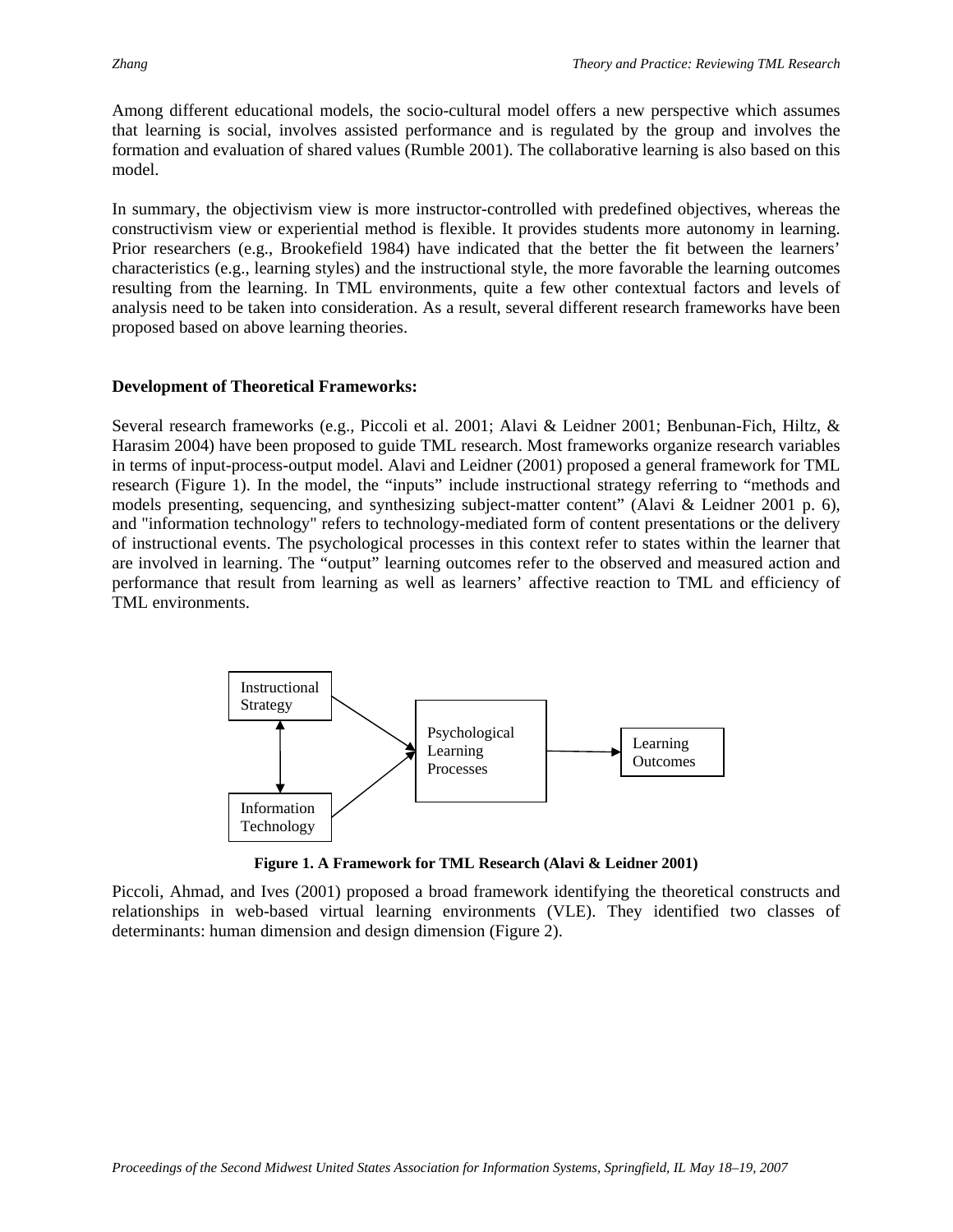

**Figure 2. A Framework Identifying Dimensions and Antecedents of VLE Effectiveness (Piccoli et al. 2001)** 

By following input-process-output model, Benbunan-Fich, Hiltz, and Harasim (2004) proposed a model for online interaction learning. The "inputs" are the contextual or moderating factors including technology, course, and instructor and student characteristics, the learning process is the mediator or intervening variables, and outcomes or effectiveness of online learning is the dependent variable (Figure 3). The authors also proposed that this model is a dynamic framework with the contextual factors interacting with each other to define particular technology-mediated contexts in which education processes take place. The learning and satisfaction outcomes provide feedback loops back to "inputs" that result in changes to the contextual factors. These changes may occur immediately or over time.



**Figure 3. Input-Process-Output Model for Online Interaction Learning Theory (Benbunan-Fich et al. 2004)** 

Above three frameworks focus on the entire process of TML, from the contextual factors to the TML outcomes. Garrison, Anderson, and Archer (2003) proposed the concept of community of inquiry taking place in the learning process part. They stated that the ability to create critical communities of inquiry distinguishes from online learning from previous paradigms of distance education. To define the functioning of this community of inquiry, they proposed three overlapping elements: social presence, cognitive presence, and teaching presence. These three essential elements form the core of their framework (Figure 4).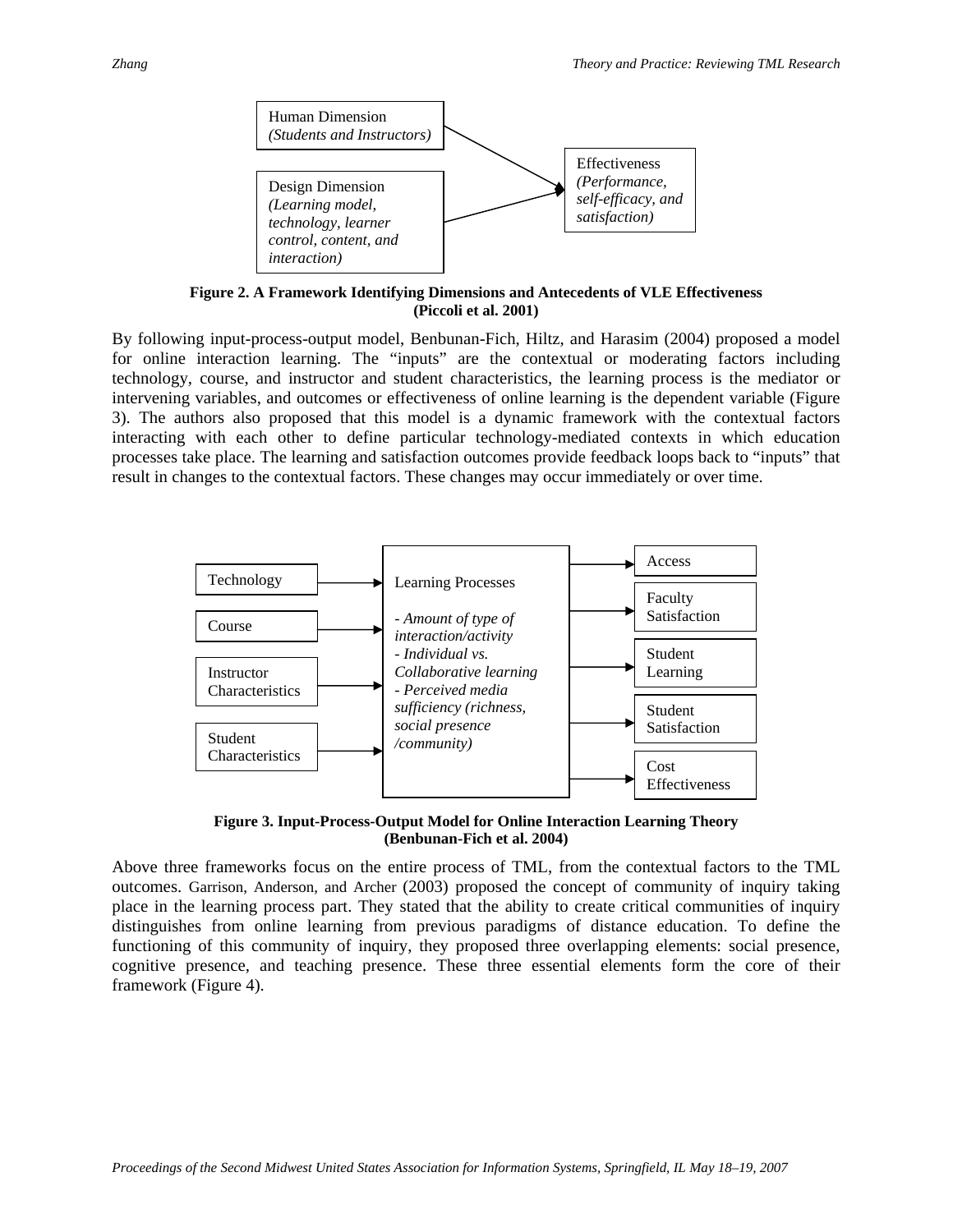

**Figure 4. Elements of Educational Experience (Garrison et al. 2003)** 

These learning theories and frameworks are found to have been applied in TML environments in terms of course design, socio-cultural aspects, interaction between learners, as well as interaction between participants with the learning content, technology and tasks to be performed. The following section reviews the applications applying above discussed theories, frameworks and theoretical foundations related to them.

#### **Application of Theoretical Frameworks to the TML studies**

The majority of the research was found to investigate the relationship between contextual factors and learning experience and learning outcomes from a technology perspective or from a pedagogical perspective.

Arbaugh and Benbunan-Finch (2003) conducted a study of MBA-level courses to examine the interaction between learning theories and web-based virtual learning environments in terms of learning perception and delivery medium satisfaction. They identified three main pedagogical models and learning theories that they see as most associated with online learning: objectivism, cognitive constructivist, and collaborative. The findings provide empirical support for the idea that, while each of the learning theories may be incorporated into web-based courses, the collaborative learning model should be the foundation upon which they are designed and delivered.

Jones, Connolly, Gear, and Read (2006) investigated collaborative learning with group process support system (GPSS). The focus of their study is on socio-cultural aspects of learning. The framework in this article builds on the interrelationships between three themes: individual and collective learning in groups, conversational learning, and the role of technology as an aid to learning.

A number of researchers have investigated the impact of contextual factors illustrated in the theoretical frameworks discussed above. Chou (2005) applied Piccoli, Ahmad, and Ives's framework with focus on the instructor's positive attitude towards technology, the instructor's interactive teaching style, and the instructor's control over the technology with learning effectiveness to study how to innovate IT effectively in a TML environment. The study found that in order to deploy IT effectively and appropriately, it is crucial that learners make connections between new IT capabilities and current instruction problems on which knowledge-sharing and coordination and support of TML environment both have a positive impact.

Arbaugh (2005) investigated the effects of technological characteristics, the pedagogical structure of courses, and their relationship to learning experience with the technology (e.g., the Internet, the course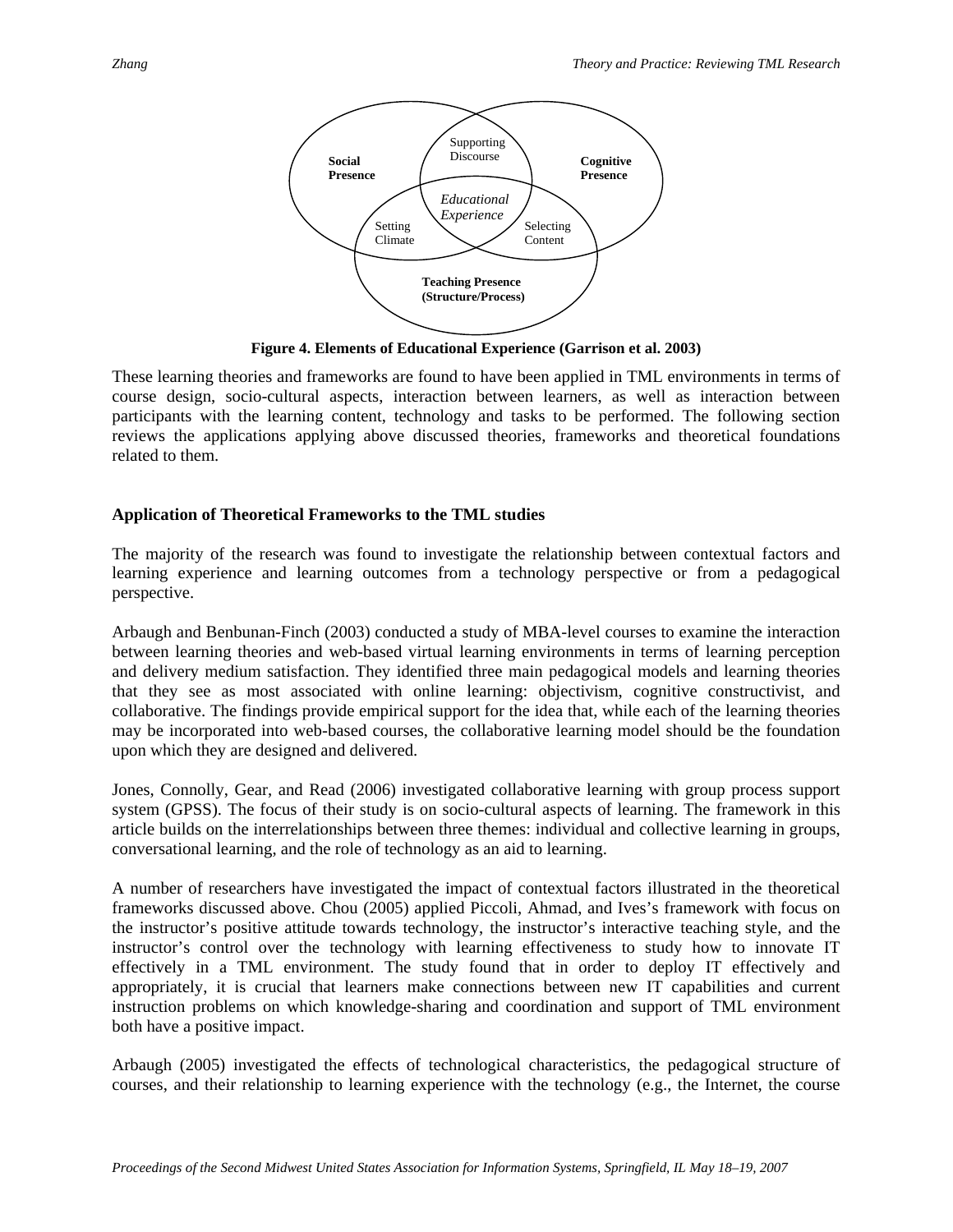delivery medium). The author found that the increased use of a variety of media on course Web sites enhances course experience.

A few studies investigated the interaction between participants (Arbaugh, 2002;

Benbunan-Finch et al. 2003), the interaction between participants with the learning content, technology and tasks to be performed (Anderson, 2003; Carabajal et al., 2003), the Institutional effects (Alavi & Gallupe 2003), and cultural impact on TML (Hornik & Tupchiy 2006).

#### **SUMMARY**

Based on the 28 papers reviewed, I note the following about the current state of TML research. First, empirical research has been dominated in TML literature mainly because it is still the exploratory stage as more emerging technology being incorporated in learning. Second, most of the investigations focus on relationships between contextual factors and learning outcomes and learning experience. Third, the majority of the papers are firmly grounded in theories or theoretical frameworks which positively respond to the calls of the need of theory foundation in TML research. Fourth, most of the papers focus on single institution or single semester samples.

### **CONCLUSIONS**

This paper reviews recent TML literature in terms of the development and application of theoretical frameworks of the TML study. It provides the current picture of TML research. For future research, the review shows that the collaborative management research can be incorporated into the theoretical frameworks at a learner's level to investigate how to facilitate the transition from individuals to a learning community and how telepresence and sense of awareness in a TML environment help facilitate during the transition. The level of analysis can be expanded using multi-school samples and focus more on the learning process.

#### **REFERENCES**

- Alavi, M., and Leidner, D. E. (2001) "Research Commentary: Technology-mediated Learning—A Call for Greater Depth and Breadth of Research," *Information Systems Research* (12:1), pp. 1–10.
- Anderson, T. "Modes of Interaction in Distance Education: Recent Developments and Research Questions," in *Handbook of Distance Education*, M. G. Moore and W. G. Anderson (eds.), Lawrence Erlbaum Associates, Mahwah, NJ, 2003, pp. 129–44.
- Arbaugh, J. B., and Benbunan-Fich, R. (2003) "Testing the Applicability of Learning Theories to Web-based MBA Courses," in *Proceedings of the 2003 Meetings of the Academy of Management*, D. Nagao (ed.), pp. MED A1– A6.
- Benbunan-Fich, R., Hiltz, S. R., and Turoff, M. "A Comparative Content Analysis of Face-to-Face vs. Asynchronous Group Decision Making," *Decision Support Systems* (34:4), 2003, pp. 457–469.
- Benbunan-Fich, R., Hiltz, S. R., and Harasim, L. "The Online Interaction Learning Model: An Integrated Theoretical Framework for Learning Networks," in *Learning Together Online: Research on Asynchronous Learning Networks,* S. R. Hiltz and R. Goldman (eds.), Lawrence Erlbaum Associates, Mahwah, NJ, 2004.
- Brookfield, S. D. "Self-directed Adult Learning: A Critical Paradigm," *Adult Education Quarterly* (35:2) 1984, pp. 59–71.
- Carabajal, K., LaPointe, D., and Gunawardena, C. N. "Group Development in Online Learning Communities," *Handbook of Distance Education*, in M. G. Moore and W. G. Anderson (eds.) Lawrence Erlbaum Associates, Mahwah, NJ, 2003, pp. 217–234.
- Chou, S. W. "Designing Good Institutional Contexts for Innovation in a Technology-mediated Learning Environment," *Journal of Computer Assisted Learning* (21), 2005, pp. 269–280.